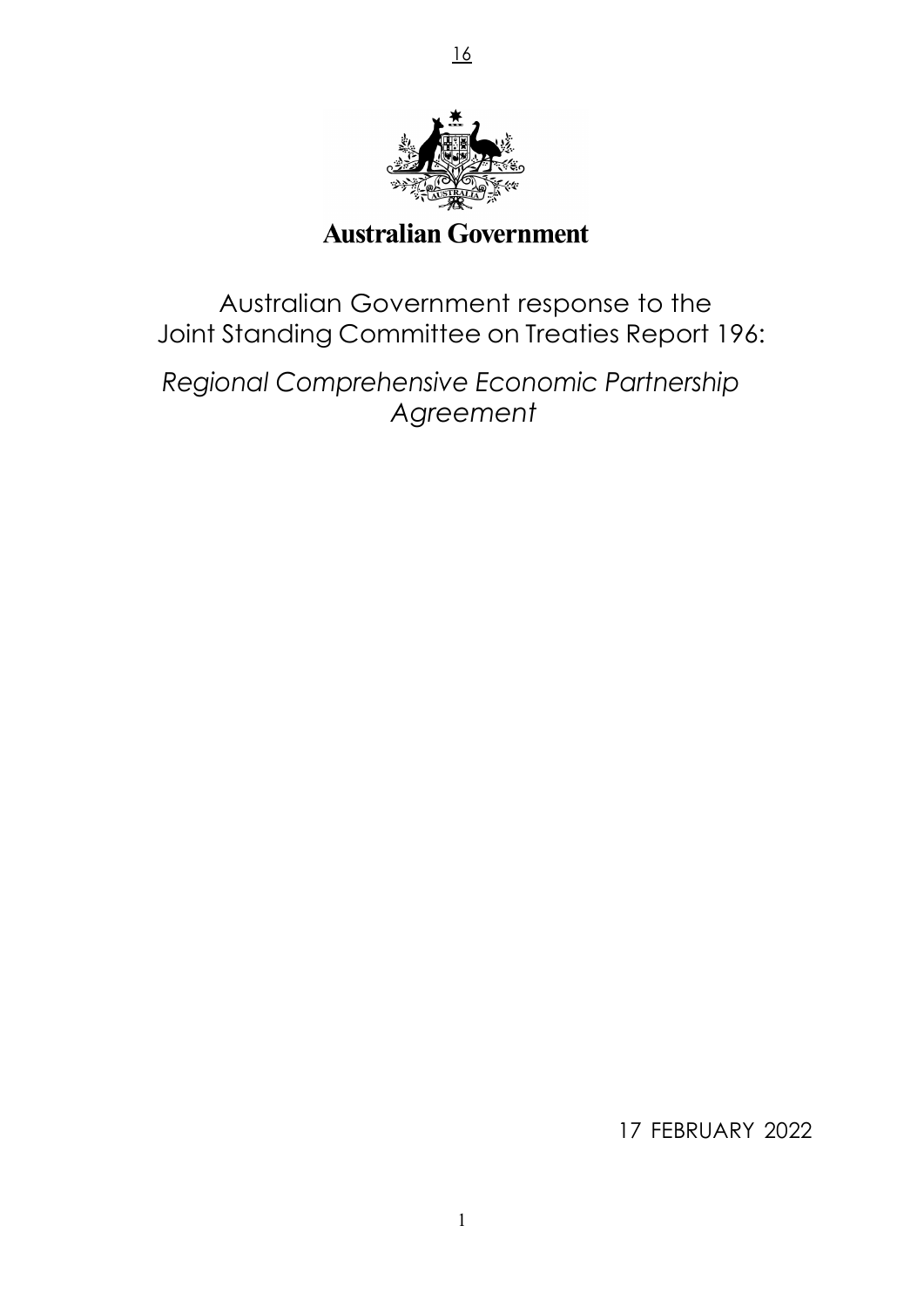### Australian Government Response to the Joint Standing Committee on Treaties Report 196

## *Regional Comprehensive Economic Partnership Agreement*

The Government thanks the Committee for its time and consideration of the Regional Comprehensive Economic Partnership Agreement (RCEP).

The Government provides the following response to the Committee's recommendations.

## Recommendation 1

6.36. The Committee supports the *Regional Comprehensive Economic Partnership Agreement* and recommends that binding treaty action be taken.

> The Government welcomes and accepts the recommendation; and has implemented it by taking binding treaty action.

On 2 November 2021, the Government deposited Australia's instrument of ratification of RCEP with the depositary, the Secretary-General of the Association of Southeast Asian Nations (ASEAN). Australia will be an original RCEP party upon the treaty's entry into force.

The requisite number of RCEP signatory states have ratified the Agreement to enable it to enter into force. In accordance with its provision on entry into force (Article 20.6(2)), the Agreement will enter into force for Australia (and generally) on 1 January 2022.

## Recommendation 2

6.37. The Committee recommends the Government continue to pursue the restoration of civilian, democratic rule in Myanmar as a foreign policy priority, and considers making a declaration to this effect at the time of ratification.

The Government notes this recommendation.

In a joint press release on 2 November 2021 to mark the ratification of RCEP (Attachment A), the Minister for Foreign Affairs, Minister for Women, Senator the Hon Marise Payne and the Minister for Trade, Tourism and Investment, The Hon Dan Tehan, MP, said:

"Australia's ratification of RCEP does not change the Government's grave concern about the situation in Myanmar. We call on the Myanmar security forces to cease violence against civilians, engage in dialogue, and release all those arbitrarily detained, including Australian Professor Sean Turnell.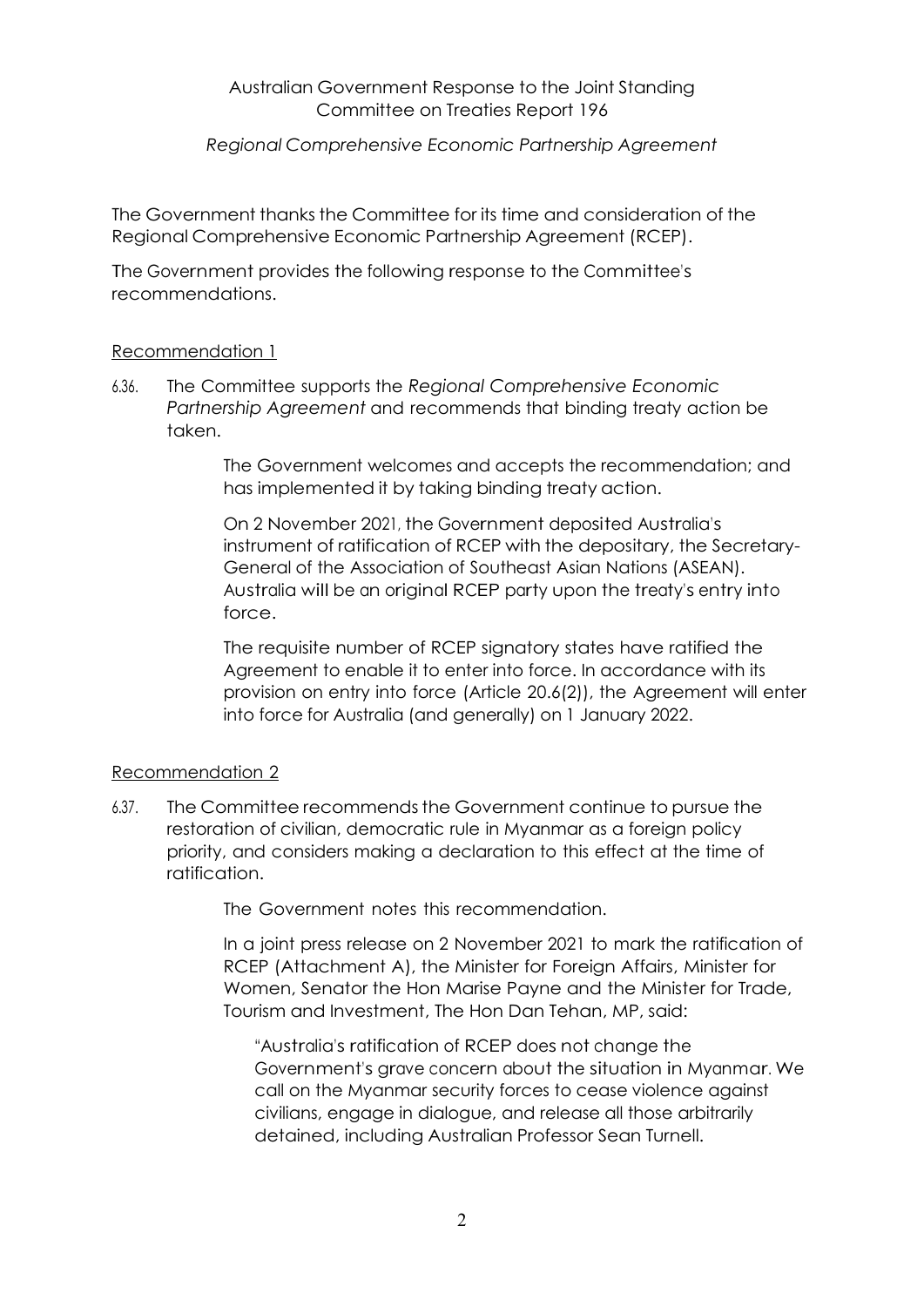The Government strongly supports ASEAN's leadership to chart <sup>a</sup> course out of the crisis in Myanmar. We will continue to work with our ASEAN and other partners to support regional efforts towards a resolution.*"*

An advance copy of the statement was delivered to the ASEAN Secretary-General at the time of Australia's ratification for circulation to all RCEP signatories.

#### Recommendation 3

6.38. The Committee recommends the Government continue to pursue the inclusion of labour, human rights and environmental provisions within the Regional Comprehensive Economic Partnership Agreement at the time of the first review.

The Government accepts this recommendation.

The inclusion of specific provisions in FTAs depends on our broader relationship with FTA partners and public consultations, including with civil society and industry. Several RCEP negotiating partners opposed the inclusion of provisions on labour and the environment. However, RCEP will establish an important platform to engage with regional countries, including to demonstrate the value for businesses in embedding labour, human rights and environmental standards into core business practices.

The Government uses a range of forums to address labour, human rights and environmental issues more broadly in the region.

Australia has a long history of engagement with the International Labour Organization (ILO) in the Indo-Pacific and is a key partner in delivering the ILO's Decent Work Agenda, helping advance economic and working conditions. The Government is also a key supporter of Better Work, the ILO's flagship program to improve working conditions and enhance business competitiveness in the global garment industry, with a particular focus on improving workplace gender equality. The program is active in 1,300 factories, including in Cambodia, Indonesia and Vietnam. Under the Tripartite Action for the Protection and Promotion of the Rights of Migrant Workers in the ASEAN Region Program (TRIANGLE in ASEAN), Australia works with the ILO and Canada to maximise the contribution of labour migration to equitable, inclusive and stable growth in the region.

The promotion and protection of human rights globally continues to be a top foreign policy priority for Australia. RCEP and other regional meetings involving ASEAN provide forums to discuss regional issues, including human rights. The Government raises concerns about human rights issues, including Myanmar, at all appropriate opportunities, including through bilateral meetings and human rights dialogues, in other ASEAN-related settings, and in international fora. Australia has scheduled bilateral human rights dialogues with Vietnam and Laos in December 2021. The Government continues to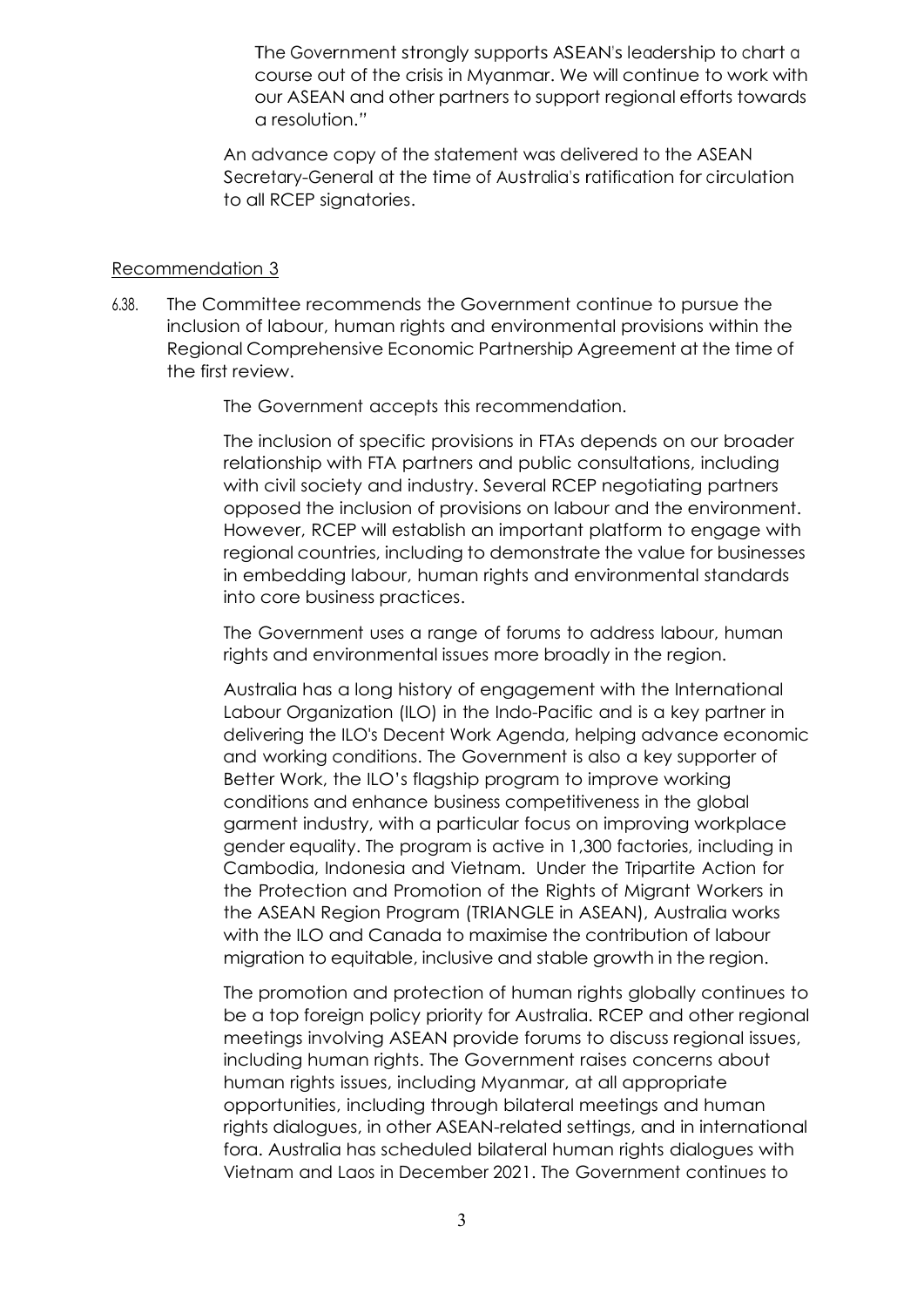pursue human rights protections through our Official Development Assistance programs, prioritising assistance to the most vulnerable, including women and girls, and persons with disability. In 2020-21, the Government contributed an estimated \$1.3 billion across the development program to support gender equality, investing in ending violence against women and girls, advancing women's economic empowerment, and enhancing women's voices in decision-making, leadership and peace building across the Indo-Pacific.

Australia's *Long-Term Emissions Reduction Plan* outlines how Australia will harness low emissions technologies to meet its net zero commitments, help our partners achieve theirs by developing at scale clean energy technologies, and continue to supply reliable and clean energy to the region. Australia is pursuing low emissions international technology partnerships and, to date, has agreed partnerships with Singapore, Japan and the Republic of Korea among others, and is close to finalising one with India. Australia and Singapore are developing a Green Economy Agreement (GEA) that will further accelerate both countries' transition towards a green and sustainable future. Australia and Indonesia agreed at the G20 in October 2021 to a Joint Statement on Cooperation on the Green Economy and Energy Transition. At the 2021 United Nations Climate Change Conference (COP26), Australia and Vietnam agreed to a Joint Statement on Commitment to Practical Climate Action. The Government has also doubled its previous pledge to climate finance for developing Southeast Asian and Pacific countries to \$2 billion over 2020-2025, reflecting our ongoing commitment to implementing the Paris Agreement.

## Dissenting Report – The Australian Greens – Recommendation 1

1.9 The Australian Greens recommend that no binding treaty action be taken.

The Government does not accept this recommendation.

The Government notes that it is in Australia's national interest to be <sup>a</sup> party to RCEP.

#### Dissenting Report – The Australian Greens – Recommendation 2

1.10 The Australian Greens recommend that the current process for negotiating trade agreements be amended to increase transparency around the negotiations and final text of agreements, that independent national interest assessments be made, that ISDS provisions be excluded from all trade agreements, and that human rights, labour, and environmental protection provisions are included in all trade agreements.

> The Government has broad and well-established consultative processes with stakeholders on trade agreements. These include: